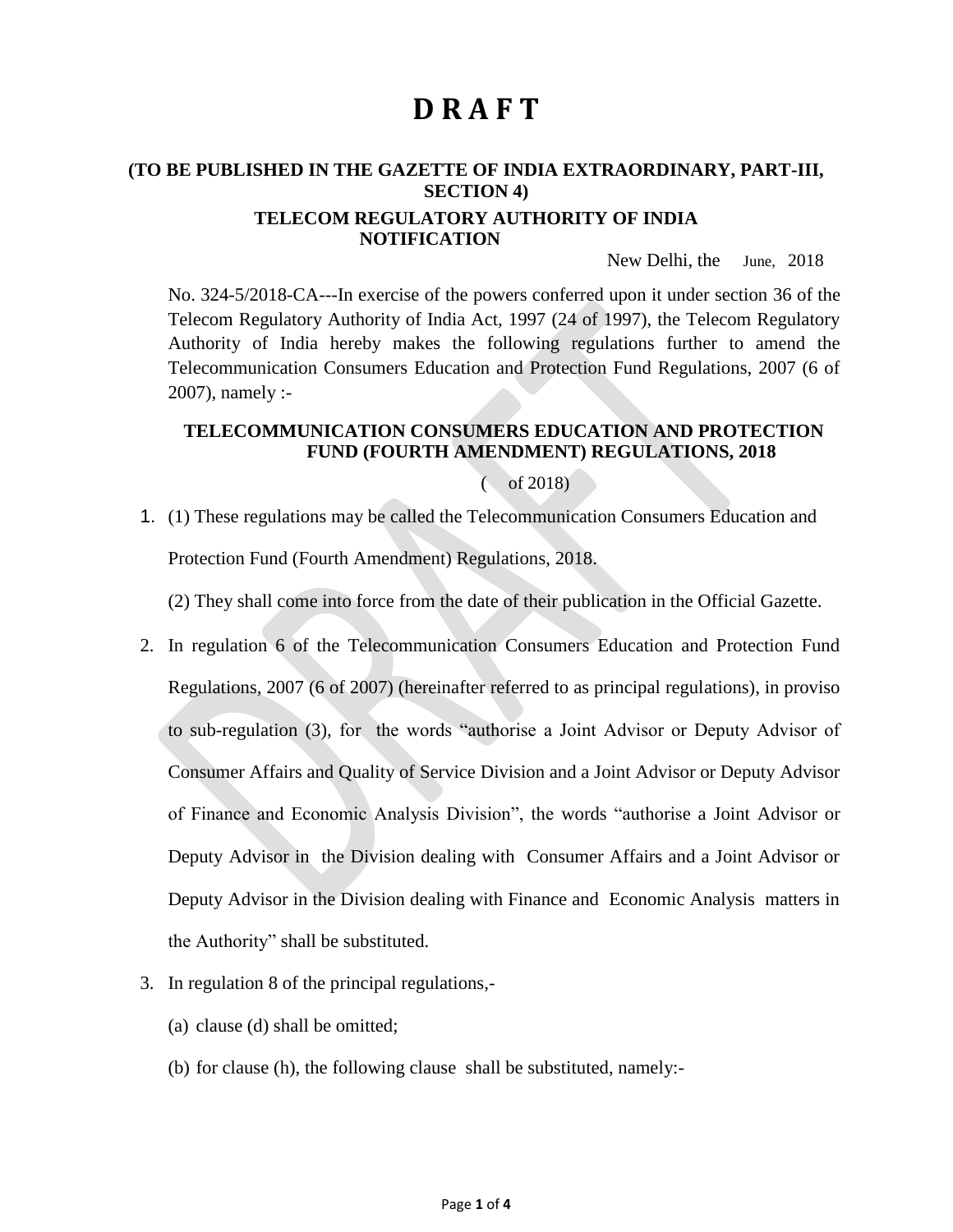"(h) Principal Advisor dealing with Consumer Affairs in the Authority------- ex officio member";

(c) for clause (i), the following clause shall be substituted, namely :-

"(i) Advisor dealing with Consumer Affairs in the Authority------- ex officio convenor member"

- 4. In regulation 9 of the principal regulations, in sub-regulation (1), the words "the Association of United Access Service Provider" shall be omitted.
- 5. In regulation 10 of the principal regulations, in sub-regulation (1), for the words "two months before", words "at the" shall be substituted.
- 6. In regulation 13 of the principal regulations,-
	- (a) in clause (a), for the word "two", word "five" shall be substituted;
	- (b) for clause (b), the following clause shall be substituted, namely:-

"(b) the Cellular Operators Association of India, the Internet Service Providers Association of India and such other association of the service providers in respect of members nominated by them under clauses (c) and (da) of regulation 8."

## **(S.K. Gupta) Secretary, TRAI**

Note 1---- The principal regulations were published vide Notification No. 322/4/2006-QoS (CA) and published in the Gazette of India, Extraordinary, Part III, Section 4 dated  $15<sup>th</sup>$  June, 2007.

Note 2----The principal regulations were amended vide notification No. 322-8/2010-CA and published in the Gazette of India, Extraordinary, Part III, Section 4 dated  $7<sup>th</sup>$  March, 2011.

Note 3----The principal regulations were amended vide notification No. 324-2/2013-CA and published in the Gazette of India, Extraordinary, Part III, Section 4 dated  $10^{th}$  July, 2013.

Note 3----The principal regulations were amended vide notification No. 324-2/2013-CA and published in the Gazette of India, Extraordinary, Part III, Section 4 dated  $26<sup>th</sup>$  June, 2014.

Note 4 ---- The Explanatory Memorandum explains the objects and reasons of the Telecommunication Consumers Education and Protection Fund (Fourth Amendment) Regulations, 2018 ( of 2018).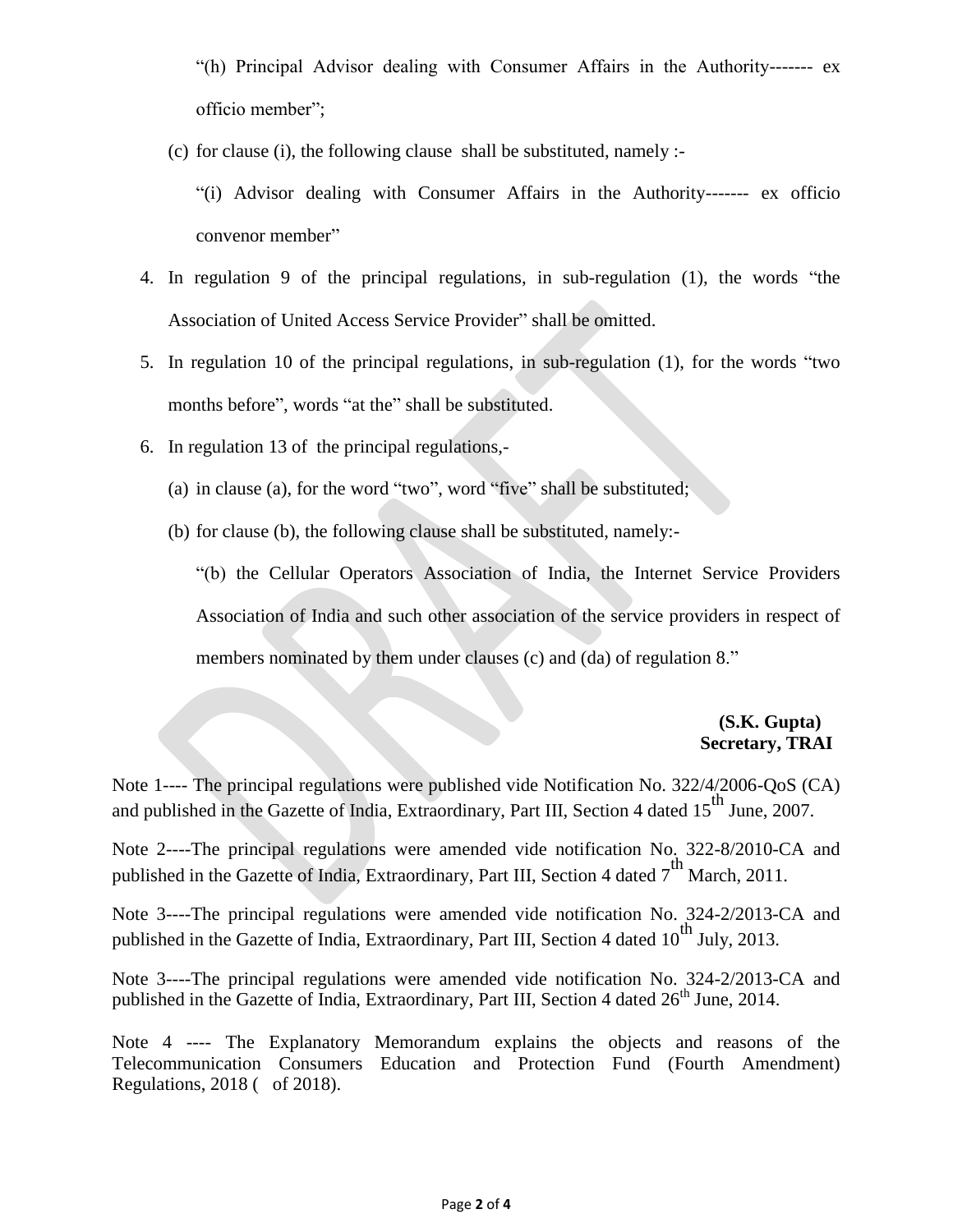#### **EXPLANATORY MEMORANDUM**

The Telecom Regulatory Authority of India had notified the Telecommunication Consumers Education and Protection Fund Regulations, 2007 [(6 of 2007) hereinafter referred to the principal regulations] on  $15<sup>th</sup>$  June 2007. In terms of the principal regulations, a fund called "Telecommunication Consumers Education and Protection Fund" (TCEPF) has been created. The income from the Fund is utilized to undertake programmes and activities relating to consumer education and protection as are approved by the Authority following the recommendation of the Committee for Utilization of Telecommunication Consumers Education and Protection Fund (CUTCEF).

2. The current CUTCEF composition includes five members from service providers' associations viz. two each from Cellular Operators Associations of India (COAI) and Association of Unified Service Providers of India (AUSPI) and one from Internet & Broadband Service Providers of India (ISPAI). However, the AUSPI has now ceased to exist. The name of AUSPI is, therefore, required to be deleted from the CUTCEF composition. The constitution of CUTCEF is accordingly being amended through this amendment.

3. The Committee reviews income & expenditure alongwith various activities carried out of TCEP Fund in a financial year (FY) while finalizing the budget estimates for the next FY in its annual meeting. However, the details of income accrued and expenditure incurred in the last quarter of the FY are not available for consideration by the committee as the meeting of committee is required to be organised well before the beginning of the last quarter of FY in pursuance of timelines prescribed in regulation 10 of the principal regulation, which envisages submission of budget estimates by the Committee for approval of the Authority two months